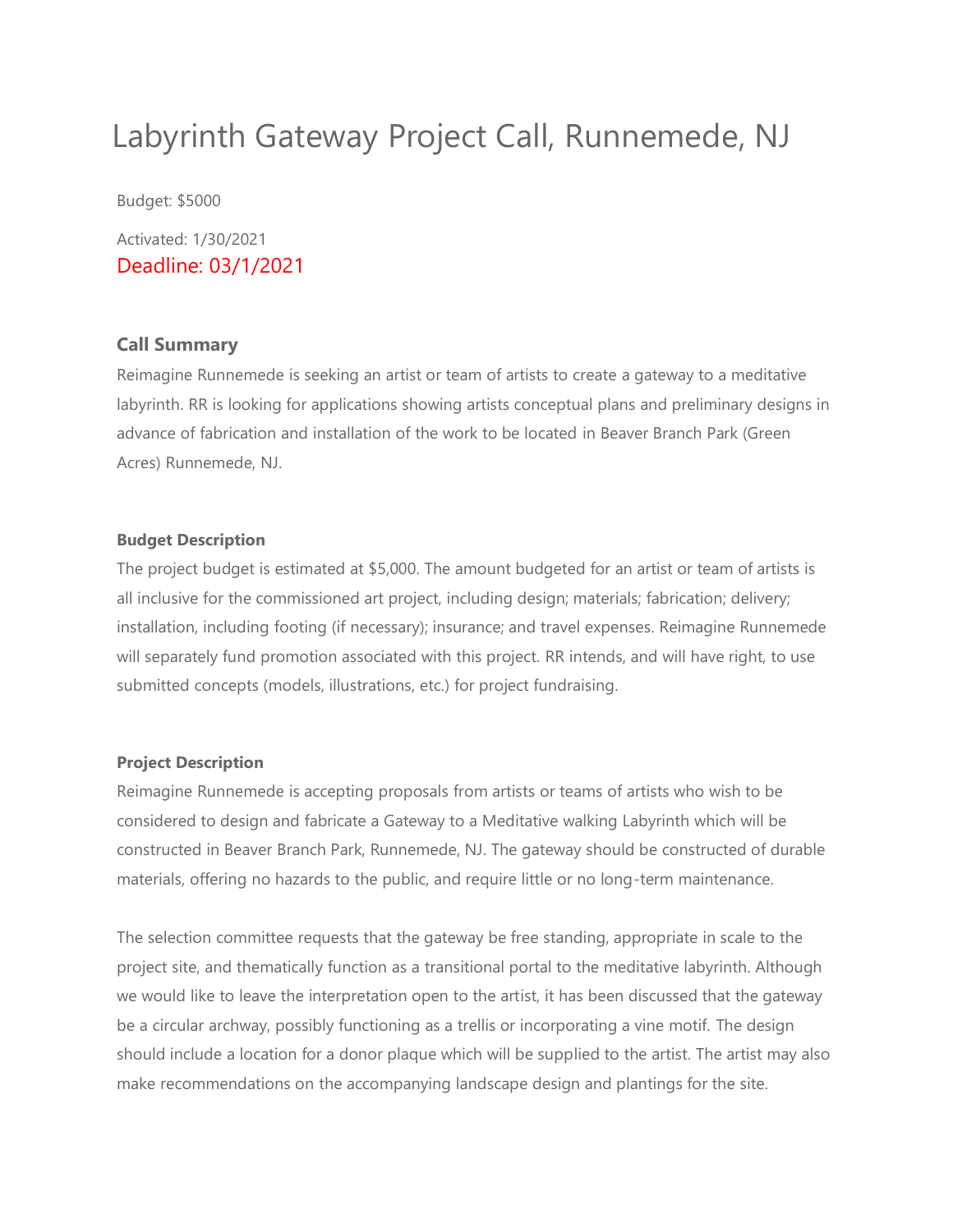#### **Artwork Location Description**

The labyrinth site is located in Beaver Branch Park (AKA Green Acres) in Runnemede, NJ. The park entrance is at the end of Dettmar Terrace. The park drive turnabout beyond the basketball courts, will be utilized as a parking area for the Labyrinth Peace Park. A section of the guardrail will be removed, and a path will be created leading to the labyrinth site. The artwork will function as a freestanding entryway to the labyrinth. Artists are encouraged to visit the site. Please contact us for additional directions.

#### **Eligibility**

This opportunity is open to all emerging and established artists, individuals and artist-led teams, , who have completed projects for private clients, public agencies, or for grassroots/community projects. Artist teams of any size may apply. Prior Public Art experience is not a requirement to submit information to RR. Artists residing in Camden County, NJ are encouraged to apply.

#### **Application Requirements**

Biography Work examples: 3 Concept Sketch and Description Artist Statement: 100 word maximum References: up to 3

Please submit all materials in digital form. Originals will not be returned. Reimagine Runnemede reserves the right to exhibit submissions with artist attribution for fundraising purposes.

Artists are allowed to apply in teams.

Artists applying as a team must split the allotted number of work examples between themselves.

#### **Selection Information**

#### **Selection Process**

Information and materials submitted in response to the RFP will be evaluated by RR Board of Directors and local community stakeholders. Based on concepts submitted 1 or more artists will be invited to meet with the Selection Committee and asked to develop a full proposal.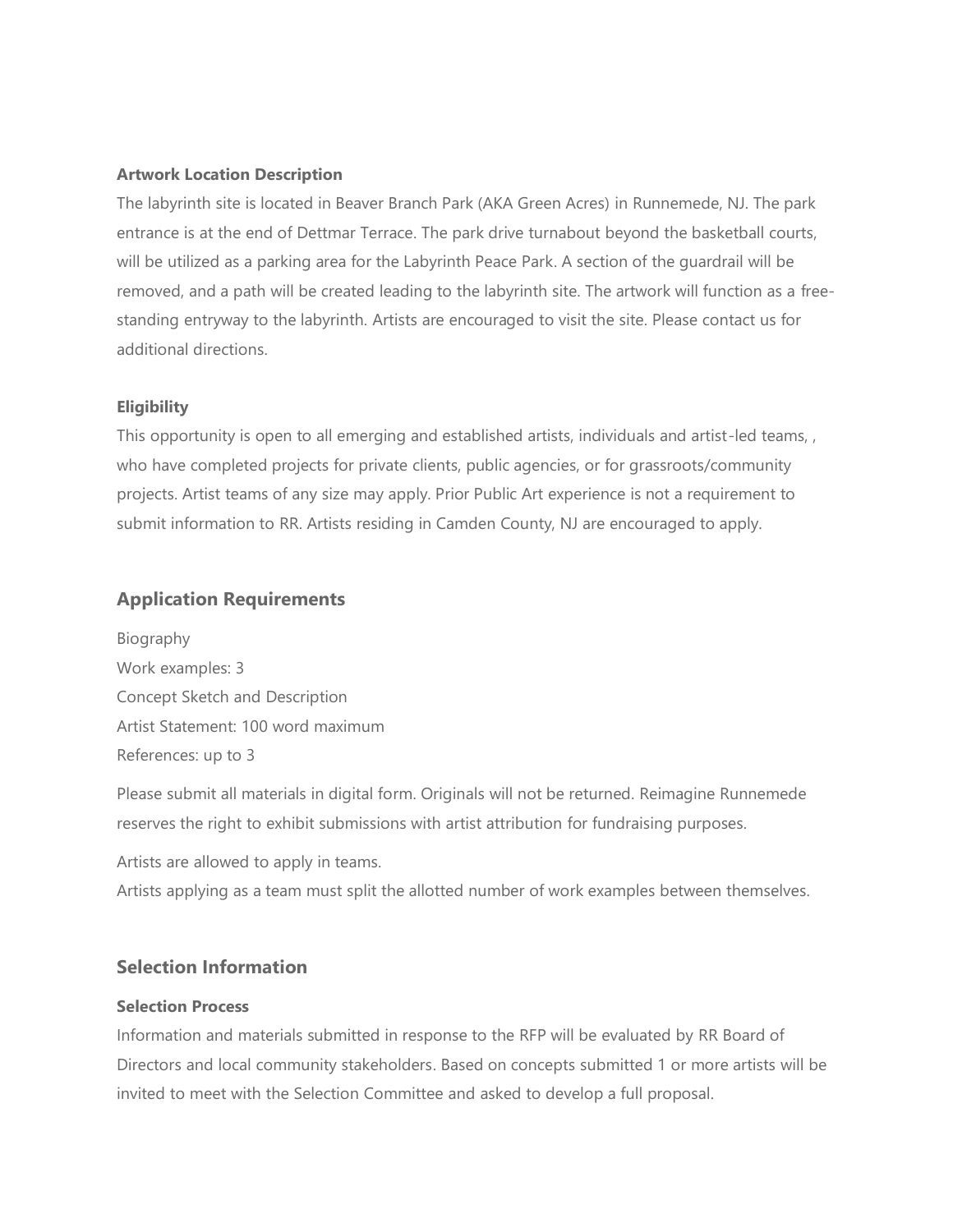#### **Timeline**

Deadline for submission: March 1, 2021

Selection of finalists: March 15, 2021

Commission Awarded: April 1, 2021

Installation Date no later than June 1, 2021

**Additional Resources**

www.reimaginerunnemede.org

#### **Contact Information**

Kenneth Leap President 109N Black Horse Pike Runnemede, NJ 08078 United States [info@reimaginerunnemede.org](mailto:info@reimaginerunnemede.org) 609-682-0456

### **Submission Instructions**

**Email Address** [info@reimaginerunnemede.org](mailto:kmb@keepmidlandbeautiful.org) **Emailing Submission Instructions**

Call for Entries in subject line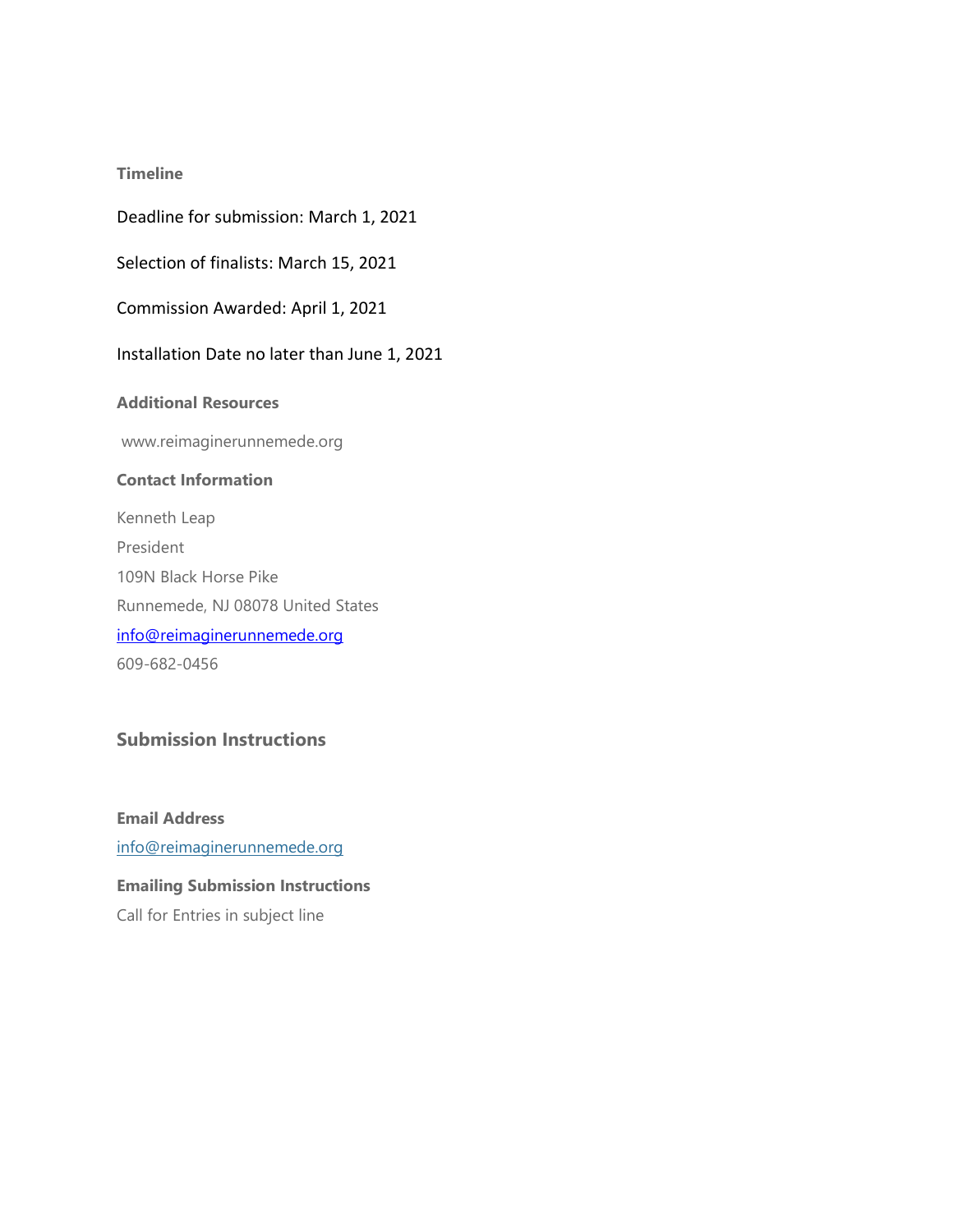### REIMAGINE RUNNEMEDE PEACE PARK LABYRINTH SITE PLAN





## Labyrinth style: Turf path with brick outline